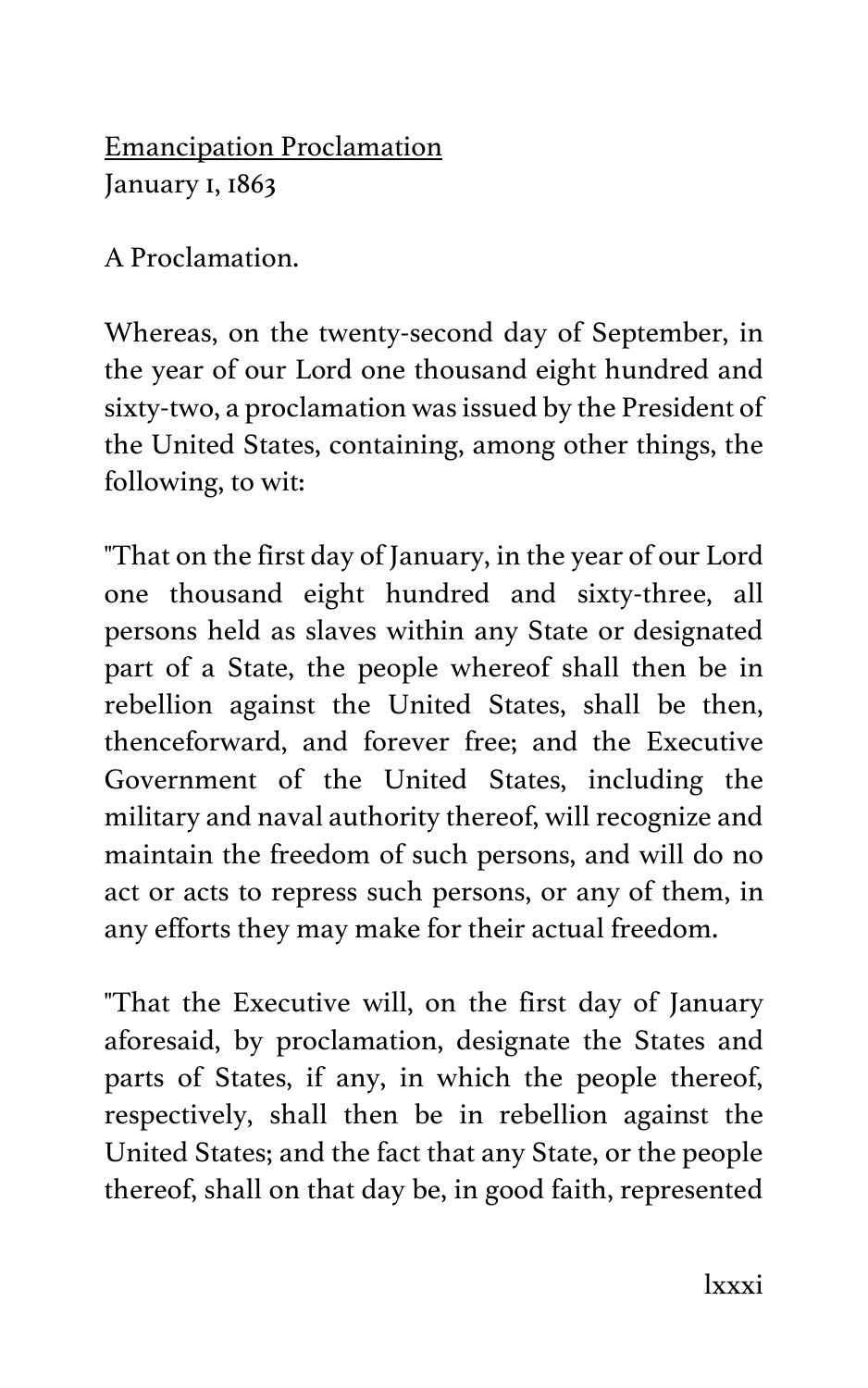in the Congress of the United States by members chosen thereto at elections wherein a majority of the qualified voters of such State shall have participated, shall, in the absence of strong countervailing testimony, be deemed conclusive evidence that such State, and the people thereof, are not then in rebellion against the United States."

Now, therefore I, Abraham Lincoln, President of the United States, by virtue of the power in me vested as Commander-in-Chief, of the Army and Navy of the United States in time of actual armed rebellion against the authority and government of the United States, and as a fit and necessary war measure for suppressing said rebellion, do, on this first day of January, in the year of our Lord one thousand eight hundred and sixty-three, and in accordance with my purpose so to do publicly proclaimed for the full period of one hundred days, from the day first above mentioned, order and designate as the States and parts of States wherein the people thereof respectively, are this day in rebellion against the United States, the following, to wit:

Arkansas, Texas, Louisiana, (except the Parishes of St. Bernard, Plaquemines, Jefferson, St. John, St. Charles, St. James Ascension, Assumption, Terrebonne, Lafourche, St. Mary, St. Martin, and Orleans, including the City of New Orleans) Mississippi, Alabama, Florida, Georgia, South Carolina, North Carolina, and Virginia,

lxxxii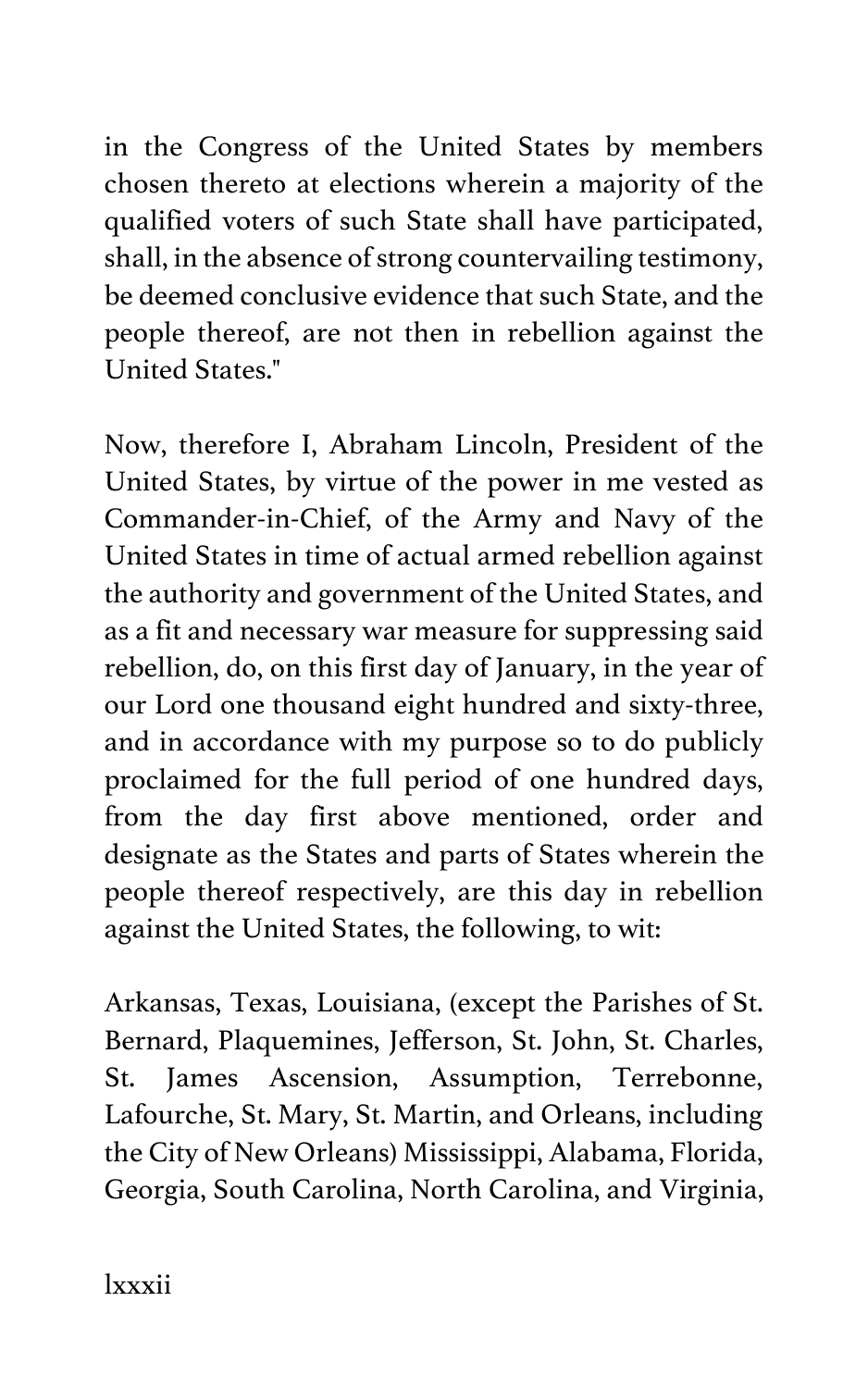(except the forty-eight counties designated as West Virginia, and also the counties of Berkley, Accomac, Northampton, Elizabeth City, York, Princess Ann, and Norfolk, including the cities of Norfolk and Portsmouth[)], and which excepted parts, are for the present, left precisely as if this proclamation were not issued.

And by virtue of the power, and for the purpose aforesaid, I do order and declare that all persons held as slaves within said designated States, and parts of States, are, and henceforward shall be free; and that the Executive government of the United States, including the military and naval authorities thereof, will recognize and maintain the freedom of said persons.

And I hereby enjoin upon the people so declared to be free to abstain from all violence, unless in necessary self-defence; and I recommend to them that, in all cases when allowed, they labor faithfully for reasonable wages.

And I further declare and make known, that such persons of suitable condition, will be received into the armed service of the United States to garrison forts, positions, stations, and other places, and to man vessels of all sorts in said service.

And upon this act, sincerely believed to be an act of justice, warranted by the Constitution, upon military